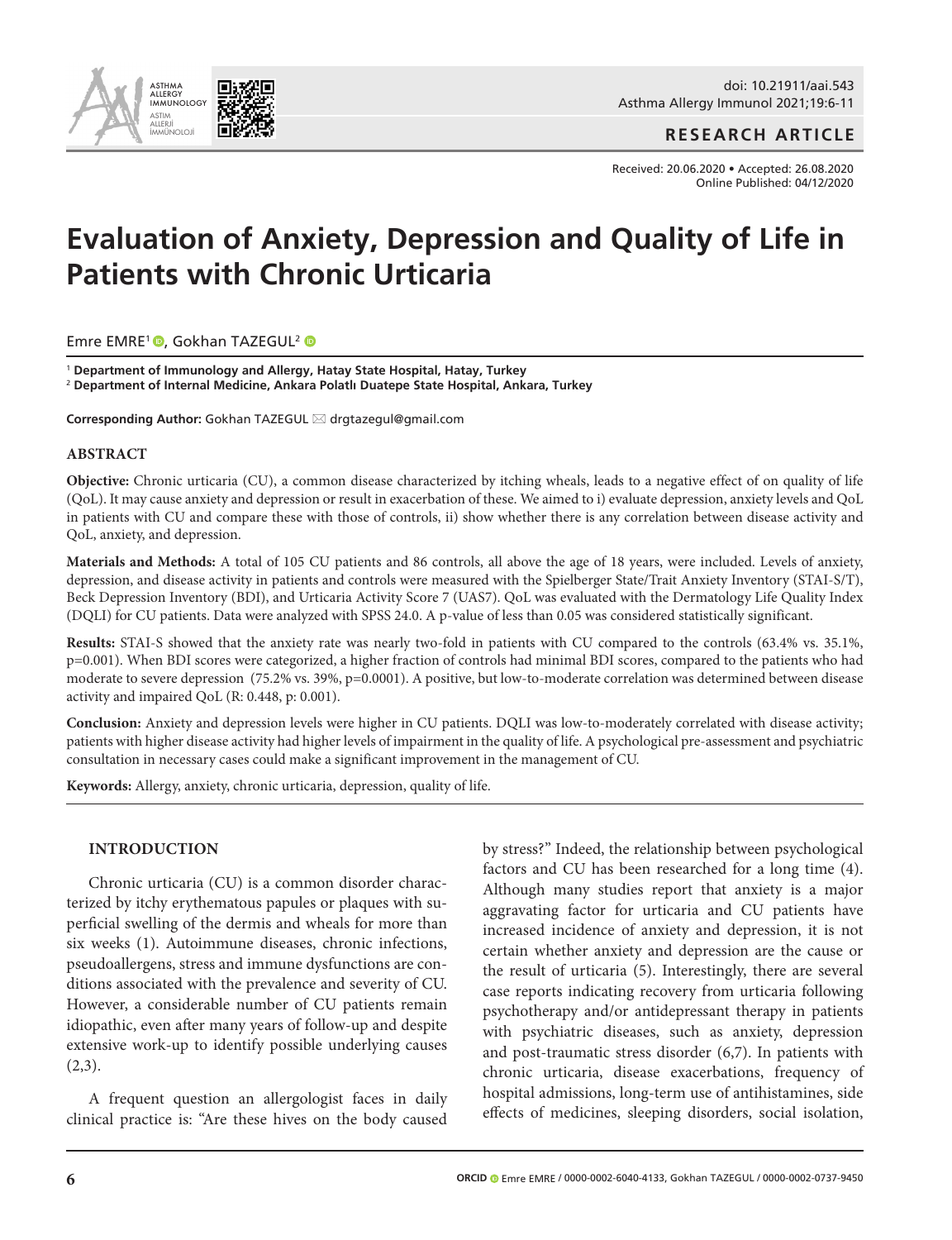and the negative effect of urticaria on quality of life (QoL) may cause or exacerbate anxiety and depression (8).

Although there are several studies on the relationship between psychological factors and the frequency, severity, or effect of CU on QoL, the literature is limited on the status of QoL, psychological factors, and severity of CU altogether, as well as on the correlation between these factors. Herein, we aimed to combine interview/questionnaire-based psychiatric and clinical allergy evaluations of depression, anxiety levels, and QoL in patients with CU and compare them with controls. We also aimed to show whether there is correlation between disease activity and QoL, anxiety, and depression in patients with CU.

# **MATERIALS and METHODS**

#### **Study Design, Place and Time**

This cross-sectional study was performed at an Allergy and Immunology clinic that provides services to a wide geographical area in southern Turkey. Ethical approval was gained from (censored) University Non-Interventional Clinical Studies Ethics Committee (Date: 10.01.2019, Approval number: 01/13). Additional approval to carry out the study was received from (censored) Provincial Health Directorate Scientific Studies Review Commission. All participants signed an informed consent form prior to the study.

# **Subjects**

A total of 105 patients diagnosed with chronic urticaria (70 females, 35 males) were included in the study. A total of 86 age- and sex-matched healthy subjects (57 females, 29 males) were included as the control group. Inclusion criteria for the study group were i) being diagnosed with CU, ii) aged between 18 and 65 years, and iii) able to sufficiently read, write, and comprehend the Turkish language. Exclusion criteria were i) a cerebral and cognitive disorder, ii) a malignant disease, iii) history of a major chronic disease, iv) having used corticosteroids in the last four weeks, and v) use of antidepressants or antipsychotic drugs. The diagnosis of CU was based on the current European Academy of Allergology and Clinical Immunology ⁄ Global Allergy and Asthma European Network ⁄ European Disability Forum/World Allergy Organization (EAACI/GA2LEN/EDF/WAO) guidelines (3).

Demographic and clinical data—age, gender, marital status (single/divorced or married), education status (primary school, high school or university), income level (low, moderate/high), and information on current medications—were recorded for all participants.

## **Assessment Instruments**

The urticaria activity score (UAS7) was used according to the recommendations of EAACI/GA2LEN/EDF/WAO guidelines to determine urticaria disease activity (3). An urticaria activity score was determined for the previous seven days, varying between 0 and 42 points. UAS7 was administered before other assessment instruments.

Levels of depression, anxiety, and QoL were assessed with the Beck Depression Inventory (BDI), State-Trait Anxiety Inventory (STAI), and the Dermatology Life Quality Index (DLQI), respectively. All questionnaires were written and self-reported by participants.

BDI, adapted to Turkish by Hisli (9), was used to evaluate the depression level of all participants. The inventory is comprised of 21 items, with each question scored between 0 and 3. Total score varies between 0 and 63; higher scores are evaluated as higher depression levels. For the interpretation of symptom severity, score intervals have been recommended as "0-13: minimal," "14-19: mild," "20–28: moderate," and "29–63: severe" (10).

STAI, adapted to Turkish by Öner and Le Compte (11), was used to evaluate the anxiety level. STAI consists of two parts, which are the state anxiety scale (STAI-S) and trait anxiety scale (STAI-T). Each item is scored with a fourpoint Likert-type scale. Total trait and state anxiety scores vary between a minimum of 20 and a maximum of 80 points, with higher scores corresponding to higher anxiety levels. Although there are no conventional cut-off scores for STAI, a cut-off point of 39–40 was previously reported (12).

To measure QoL, DLQI was used as a dermatological disease-specific QoL measurement (13). The DQLI inventory consists of a total of 10 Likert-type questions, with a maximum of 30 and a minimum of 0 (zero), with the higher scores indicating a greater impairment in QoL. Ranges of scores were recommended as "0–1: no effect at all on the patient's life," "2–5: small effect on the patient's life," "6–10: moderate effect on the patient's life," "11–20 very large effect on the patient's life," and "21–30 extremely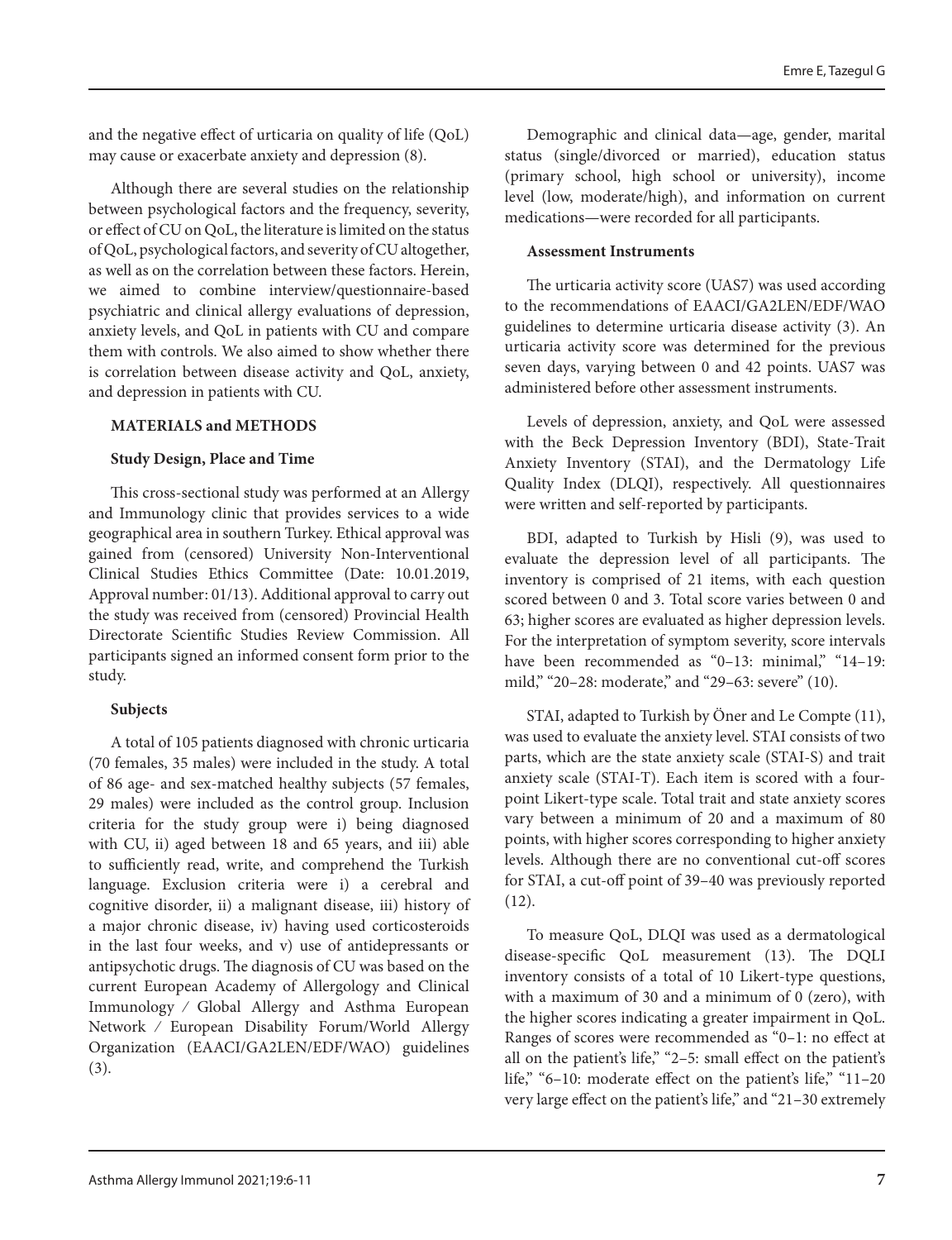large effect on the patient's life" (14). DLQI scores were obtained from CU patients only.

#### **Statistical Analysis**

All study data statistical analyses were performed with IBM SPSS (Statistic Program for Social Sciences) version 24 for Windows (IBM). Demographic and clinical data were presented as mean and standard deviation (SD) or as number and percentage values. For inter-group analysis, a chi-square test was used for categorical variables. Mann– Whitney U and Kruskal–Wallis H tests were used for the comparison of continuous data. Spearman's correlation tests were used to analyze the relationship between continuous data. A p-value of less than 0.05 was considered statistically significant.

#### **RESULTS**

The demographic characteristics of the patient with CU and control groups are given in Table I. Patient and control groups were similar regarding age, gender, education, and marital and socioeconomic status. The mean age of the study population was 37 years; two-thirds of the study population were female, had primary education, and were married. More than half of the study population had a moderate-to-high socioeconomic status.

BDI scores, as well as STAI-S and STAI-T scores, were higher in CU patients compared to controls (p=0.0001, Table II). Using a cut-off of 40 for STAI-S, patients with CU had a two-fold rate of anxiety compared to controls (63.4% vs. 35.1%, p=0.001). A higher fraction of controls had

#### **Table I: Demographic and clinical characteristics of the study population.**

|                            | Patients $(n=105)$ | Controls $(n=86)$        | P value                  |
|----------------------------|--------------------|--------------------------|--------------------------|
| Age, years                 | $37.53 \pm 13.7$   | $37.65 \pm 10.03$        | 0.945                    |
| Duration of illness, weeks | $96(6-676)$        |                          |                          |
| UAS7 score                 | $28(14-42)$        | $\overline{\phantom{a}}$ | $\overline{\phantom{a}}$ |
| Gender                     |                    |                          |                          |
| Female                     | 70 (66.7%)         | 57 (66.3%)               |                          |
| Male                       | 35 (33.3%)         | 29(33.7)                 | 0.955                    |
| <b>Educational</b> status  |                    |                          |                          |
| Primary                    | 66 (63%)           | 61 (71%)                 |                          |
| High school                | 22 (21%)           | 19 (22%)                 |                          |
| University                 | 17(16%)            | 6(7%)                    | 0.14                     |
| Marital status             |                    |                          |                          |
| Single                     | 32 (30.5%)         | 25 (29.1%)               |                          |
| Married                    | 73 (69.5%)         | 61 (70.9%)               | 0.83                     |
| Socioeconomic status       |                    |                          |                          |
| Low                        | 51 (48.6%)         | $31(36.1\%)$             |                          |
| Moderate-High              | 54 (51.4%)         | 55 (63.9%)               | 0.08                     |

**UAS7:** Urticaria activity score.

#### **Table II: STAI-S, STAI-T, BDI, and DQLI scores of the study population.**

|             | Patients $(n=105)$ | Controls $(n=86)$        | P value                  |
|-------------|--------------------|--------------------------|--------------------------|
| STAI-T      | $44.97 \pm 9.83$   | $37.63 \pm 10.35$        | 0.0001                   |
| STAI-S      | $47.70 \pm 8.93$   | $42.18 \pm 9.85$         | 0.0001                   |
| <b>BDI</b>  | $16.08 \pm 9.22$   | $9.67 \pm 8.37$          | 0.0001                   |
| <b>DQLI</b> | $13.26 \pm 6.62$   | $\overline{\phantom{0}}$ | $\overline{\phantom{0}}$ |

**BDI:** Beck Depression Inventory, **DLQI:** Dermatology Life Quality Index, **STAI-T:** Spielberger Trait Anxiety Inventory, **STAI-S:** Spielberger State Anxiety Inventory.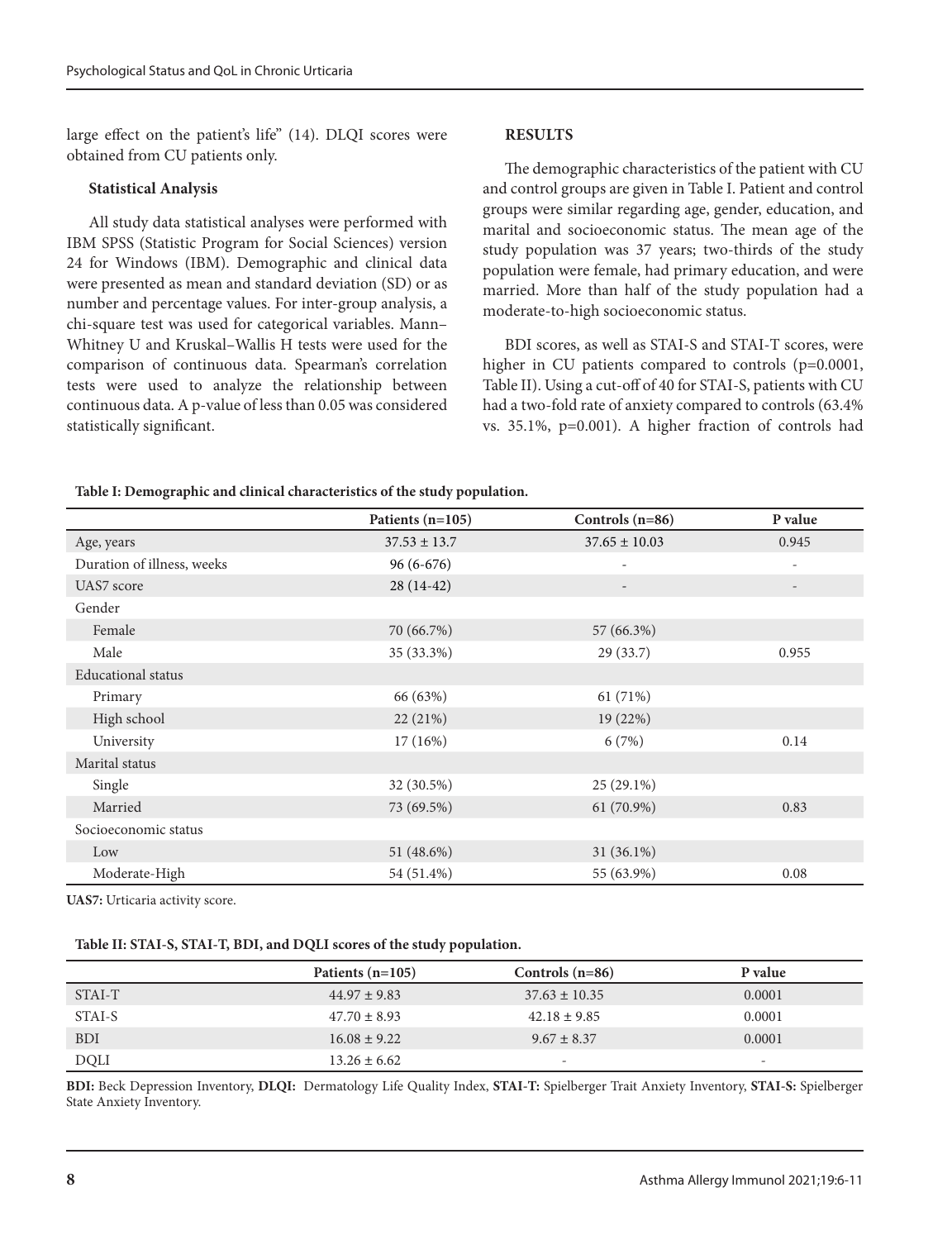minimal BDI scores (70.9% vs. 24.8%, p=0.0001, Figure 1). The frequency of moderate-to-severe depression dropped dramatically in the control group. In contrast, in the patient group, more than a third of the population had moderateto-severe depression (29.5% vs. 10.5% in the moderate and 9.5% vs. 2.3% in the severe group, respectively, p=0.0001, Figure 1). Only 3 patients had the lowest possible DLQI scores (2.9%), meaning no effect at all on the patient's life; 9 (8.6%) had a small, 28 (26.7%) had a moderate, 47 (44.8%) had a very large and 18 (17.1%) had an extremely large effect on the patient's life.

A subgroup analysis among CU patients revealed that the STAI-S and STAI-T scores of women were higher than those of men  $(46.5\pm9.7 \text{ vs. } 41.8\pm9.4, p = 0.02 \text{ and } 49.6\pm8.2)$ vs.  $43.8\pm9.1$ ,  $p = 0.002$ , respectively). Higher state and trait anxiety scores in women were also observed in the control group (39.2±9.52 vs. 34.3±11.28, p=0.05 and 44.2±9.17 vs. 38.2±10.11, p=0.013, respectively). BDI scores were also higher in women compared to men with CU (17.2 $\pm$ 8.9 vs. 13.7±9.4, p=0.03). However, no significant difference was determined between genders with regard to BDI depression scores in the control group.



**Figure 1.** Frequency distribution of BDI depression scores of the patient and control groups according to severity classification (**BDI:** Beck Depression Inventory).

Urticaria disease activity, measured by UAS7, was similar regarding age, gender, marital, educational, and socioeceonomic status within the patient group. UAS7 score was higher in patients with a quality of life score of 11 and above (11–20 very large effect on the patient's life and 21–30 extremely large effect on the patient's life) compared with patients with lower scores (6–10: moderate effect on the patient's life, and 0–6: minimal effect on the patient's life) (28.5±7.5 vs. 24.6±6.9, p=0.01).

While we identified several statistically significant positive correlations between DLQI-UAS7, STAI-S and STAI-T, STAI-S and BDI, STAI-T and BDI, each of the STAI-S, STAI-T and BDI scores (all p values below 0.001) in the correlation analysis results of the CU patients, all correlation coefficients showed a low-to-moderate positive effect. All correlation test results of the patient group are presented in Table III.

### **DISCUSSION**

In this study, we aimed to evaluate depression, anxiety, and QoL in patients with CU and show whether there is correlation with disease activity. Our results show higher anxiety and depression rates in CU patients compared to controls. Anxiety and depression were even higher in women compared with men in both the patient and control groups in accordance with the literature (15). In CU patients, QoL evaluated with DQLI was not associated with anxiety and depression but was low-to-moderately correlated with disease activity. Patients with higher disease activity had particularly higher levels of impairment in their quality of life.

An increasing number of epidemiological and clinical studies report that the prevalence of psychiatric comorbidities, such as hypochondriasis, depression, schizophrenia, and social introversion, was significantly higher in CU patients, irrespective of the duration of illness

|             | <b>STAI-S</b>            | <b>STAI-T</b>            | <b>BDI</b>               | <b>UAS7</b> | Age      | <b>Duration of illness</b> |
|-------------|--------------------------|--------------------------|--------------------------|-------------|----------|----------------------------|
| <b>DLQI</b> | 0.02                     | 0.015                    | 0.073                    | 0.437       | $-0.15$  | 0.157                      |
| STAI-S      | $\sim$                   | 0.447                    | 0.476                    | 0.19        | 0.025    | $-0.033$                   |
| STAI-T      | $\overline{\phantom{0}}$ | $\overline{\phantom{a}}$ | 0.497                    | 0.122       | 0.08     | $-0.087$                   |
| <b>BDI</b>  | $\sim$                   | $\overline{\phantom{a}}$ | $\overline{\phantom{a}}$ | 0.035       | $-0.013$ | $-0.032$                   |

**BDI:** Beck Depression Inventory, **DLQI:** Dermatology Life Quality Index, **STAI-T:** Spielberger Trait Anxiety Inventory, **STAI-S:** Spielberger State Anxiety Inventory, **UAS7:** Urticaria activity score.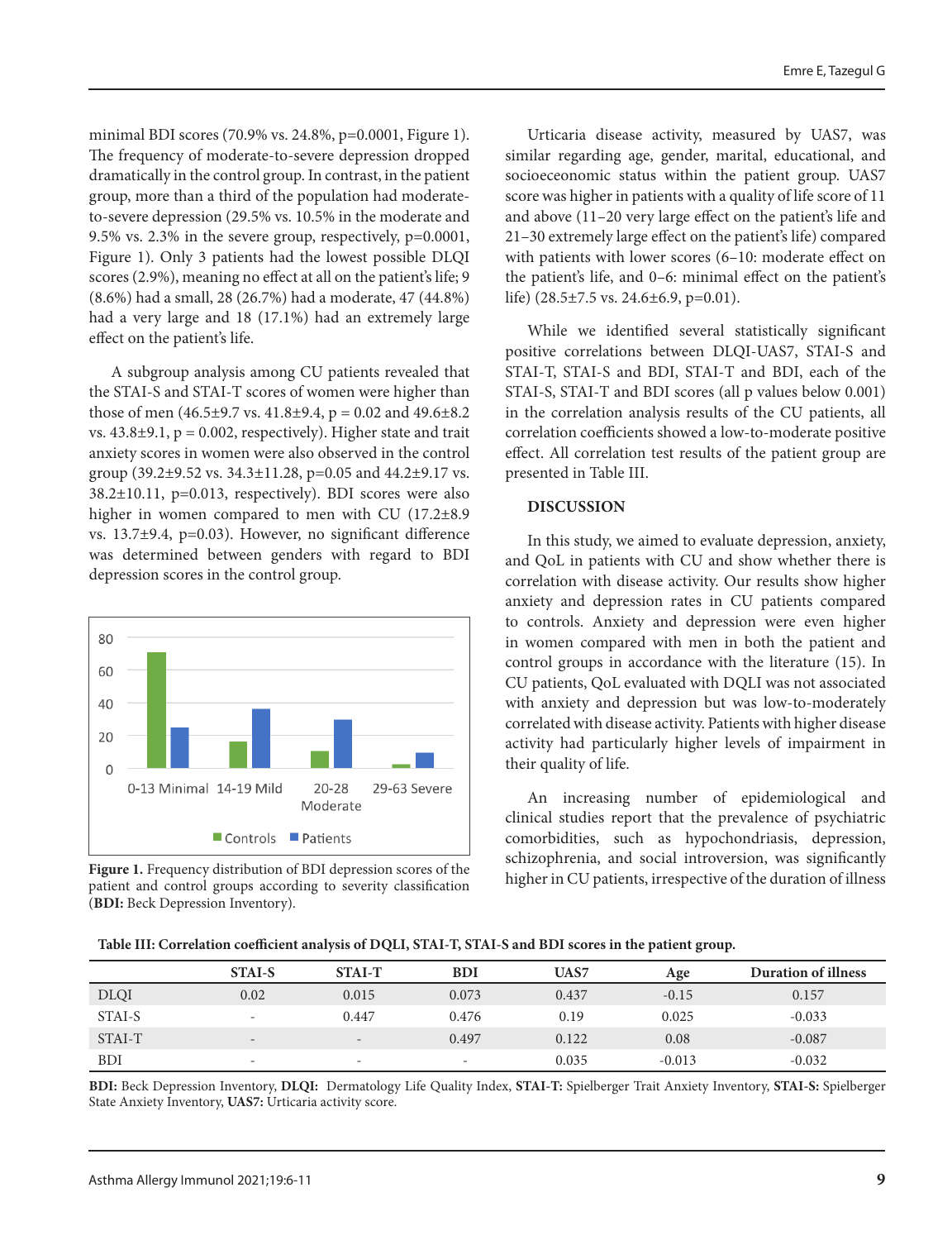(16). Although the literature is conclusive regarding the fact that psychiatric comorbidities are more prevalent in CU, the exact prevalence is reported at a wide range. In a systematic review and meta-analysis of psychiatric comorbidities in chronic urticaria, psychiatric comorbidity was determined in 31.61% of CU patients, with the highest prevalence being sleeping disorders, followed by anxiety and mood disorders (30.6% and 29.4%, respectively) (17). However, Özkan et al. (18) reported psychiatric comorbidities in 60% of patients with CU; while the most common diagnosis was depressive disorder with 40%, it was followed by anxiety disorder with 12%, somatoform disorder with 6%, and bipolar disorder with 2%. Additionally, Bozo et al. (19) have shown that CU patients with constantly high anxiety reported higher depressive symptoms, and similar to our results, anxiety and depression levels were shown to be correlated. In our study, both state and trait anxieties were higher in CU; the state anxiety prevalence was 63.4%. Additionally, moderate-to-severe depression was as prevalent as 40% in CU, which is nearly four times more common compared to the controls.

QoL, along with a higher burden of psychiatric comorbidities, was also negatively affected in CU. A previous study by Staubach et al. (20) demonstrated that the quality of life was significantly decreased in CU patients, and there was no correlation with disease duration. Additionally, psychiatric comorbidities, such as anxiety and depression, have been stated to significantly increase the impairment in the quality of life. Consistent with the literature, we showed a lower QoL in patients with CU.

The literature is limited regarding studies with a combined aim to evaluate anxiety, depression, and quality of life in patients with CU. One such study conducted by Engin et al. (8), including 73 CU patients and 34 healthy controls, evaluated the Beck Anxiety Inventory (BAI), BDI, and World Health Organization Quality of Life Assessment-Brief (WHOQOL-BREF) of the participants. In concordance with our results, CU patients had higher BAI and BDI levels and a lower quality of life compared to healthy controls. No relationship was observed between the WHOQOL-BREF, BAI, BDI scores, and age, duration of illness and disease activity in CU patients. In contrast to these results, herein, we report a low-to-moderate correlation between QoL and disease activity. Although the relationship is possibly complex and due to several factors, one possible explanation may be the severity of symptoms, such as itching resulting in a lower QoL or aesthetic aspect and unpredictable exacerbations (21).

Our study has a number of limitations. It is a single-center, cross-sectional study. Patients were nonrandomized, and results reflect real-life data. However, herein we report a high number of detailed survey data of CU patients. An interventional approach to treating any psychiatric comorbidity and following up CU treatment was out of the scope of this research project. In this study, we used a dermatological disease-specific model of QoL measurement, DLQI, instead of a more urticaria-specific QoL instrument, such as Chronic Urticaria Patient Perspective (CUPP), as it was not readily available in Turkish at the time of the study. Additionally, we excluded patients currently under antidepressant and antipsychotic drugs to reduce bias since these patients may have reduced anxiety and/or depression. Therefore, these results should be assessed accordingly, and further studies are needed to confirm them.

In this study, we have demonstrated, concordant with the current literature, higher anxiety and depression rates in CU patients. We also demonstrated that DQLI was lowto-moderately correlated with disease activity and patients with higher disease activity had more significant impairment in the quality of life. An evaluation in accordance with the literature shows that psychological pre-assessment and psychiatric consultation (in necessary cases) will ensure significant progress in the management of CU patients. CU patients with anxiety and depression symptoms may be protected from the disease burden brought by anxiety and depression with the help of treatment and support after their psychiatric assessment by the psychiatrist they are referred to, and they will gain some positive benefit regarding the disease course. In line with this approach, there is a need for further studies to evaluate the effect of the treatment of anxiety and depression accompanying CU on CU symptoms and the disease course.

# **REFERENCES**

- 1. Saini SS. Urticaria and angioedema. Urticaria and angioedema In: Adkinson Jr N, Bochner B, Burks AW, Busse W, Holgate S, Lemanske R, O'Hehir R (eds), Middleton's Allergy. Princ Pract, 8th ed., vol. 1–2, Elsevier Inc; 2014:575-87.
- 2. Bansal CJ, Bansal AS. Stress, pseudoallergens, autoimmunity, infection and inflammation in chronic spontaneous urticaria. Allergy Asthma Clin Immunol 2019;15:56.